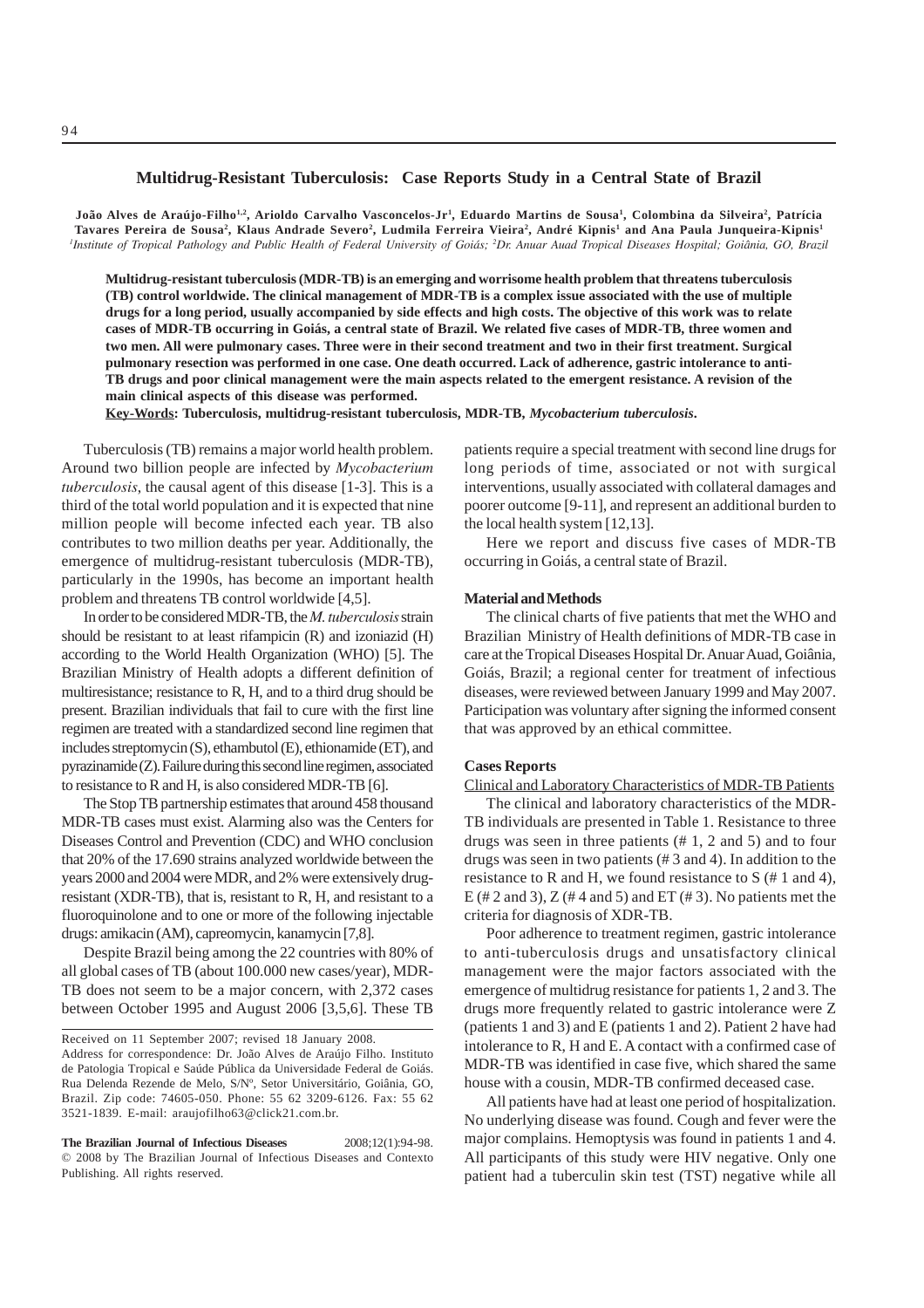|                                                      | Patient 1                                      | Patient 2             | Patient <sub>3</sub>                           | Patient 4                                    | Patient 5                               |
|------------------------------------------------------|------------------------------------------------|-----------------------|------------------------------------------------|----------------------------------------------|-----------------------------------------|
| Gender <sup>2</sup> (Age in years)<br>Major symptoms | F(40)<br>Cough, fever,<br>hemoptysis, cachexia | M(39)<br>Cough, fever | M(62)<br>Cough, fever,<br>dyspnea, hemoptysis, | F(33)<br>Cough,<br>chest pain,<br>hemoptysis | F(39)<br>Cough,<br>fever,<br>weigh lost |
| Antibiotic resistance <sup>3</sup>                   | R.H.S                                          | R.H.E                 | R, H, E, ET                                    | R, H, Z, S                                   | R, H, Z                                 |
| Interval diagnosis<br>(TB and MDR-TB)                | 2 years                                        | 7 years               | 2 years                                        | 6 years                                      | 1 year                                  |
| Present treatment regimen                            | OF.ET.CL.Z.TR                                  | OFZ,ET,<br>AM,TR      | AM, OF, CL, Z, TR                              | OF.E.ET.TR.AM                                | AM.E.TR.OF                              |
| $TST$ (mm) <sup>4</sup>                              | 18.0                                           | 0.0                   | 32.0                                           | 10.0                                         | 22.0                                    |

| <b>Table 1.</b> Clinical and laboratorial characteristics of the MDR-TB <sup>1</sup> patients |  |  |
|-----------------------------------------------------------------------------------------------|--|--|
|-----------------------------------------------------------------------------------------------|--|--|

1- MDR-TB - multidrug-resistant tuberculosis. 2- M - male; F- female. 3- R- rifampicin; H- isoniazid; Z- pyrazinamide; E- ethambutol; ETethionamide; S- streptomycin; OF- ofloxacin; CL- clarithromicin; AM- amikacin; TR- terizidone. 4- Tuberculin skin test.

others had TST ranging from 10.0 to 32.0 mm. In order to restrict the disease, patient 3 underwent a lower right lung lobectomy during his first treatment, in January 2002, as indicated by his assistant physician.

The choices of drugs for treatment were determined for each case according to drug sensibility tests and individual tolerability (Table 1). At least four drugs with certain or almost certain effectiveness were included in the treatment regimen. The drug dosage was determined by body weight (data not shown) according to WHO and/or the Brazilian Ministry of Health guidelines [5,6]. Four patients had been currently under treatment. Two of them had been receiving the first course of MDR-TB treatment and two patients had been under the second treatment. The second treatment was due to an initial failure on patient 1 and due to abandonment on patient 2. Patient 1 initiated her first treatment three years before the second regimen. The interval between the first MDR-TB and the last treatment was five years for patients 3 and 5.

Although patient 1 had a failure on the first course of chemotherapy, her sputum smear and culture were negative after six months of the second treatment. Individual 2, which was in his first course of therapy, have developed mild renal and auditory impairment probably due to aminoglycosides and had irregular ingestion of drugs. His smear and culture are positive until nowadays. In addition, patient 2 was homeless and had difficulties to pursue a complete medical follow-up. Patient 3, due to his non-adherent treatment and refused hospitalization, evolved to progressive deterioration of pulmonary function and a re-treatment was offered. Unfortunately, patient 3 passed away on May 2007 due to extensive pulmonary damage. On her first MDR-TB treatment, patient 4 had sputum smear and culture negatives after four months. Individual 5, which was on her second treatment, had similar evolution after five months of therapy.

## Radiological Findings of MDR-TB Patients

In Figure 1A, it is shown a chest X-ray (CXR) of patient 1 with irregular opacities and cavitations in the middle third and in right lung base. There was volumetric reduction of left lung with ipsilateral deviation of mediastinal structures, as well as thickening of pleura. In Figure 1B, it is shown a computed tomography of the thorax of patient 1. The left lung was destroyed remaining only large cavitations. The right lung showed cavitations in the middle lobe, opacities and small nodules. In Figure 1C, the CXR of patient 2 showed volumetric reduction of left lung and interstitial-reticular opacities in both lungs, with left predominance, with cavity. There was a shift of mediastinal structures to left side. Patient 3 had an enormous caverna in upper left lobe, with thickening of right pleura and rough opacities and volumetric reduction of right lung (Figure 1D). Patient 4 presented interstitial opacities and nodules in both lungs (Figure 1E). Patient 5 (Figure 1F) had rough interstitial opacities in right lung base and discrete opacities in the right upper lobe.

### **Discussion**

Multidrug-resistant *Mycobacterium tuberculosis* is an emerging and alarming health problem. The actual treatment regimens for MDR-TB are complex, expensive, long term, associated with high rates of side effects and poor outcome, and high morbidity and mortality [2-4,9,10,14-16]. Also, MDR-TB is a complex and heterogeneous disease with multiple etiologic factors. The major cause for the problem is failure to adopt effective strategies for the control of the disease. Because an inadequate or poorly administered treatment regimen allows a drug-resistant strain to become a dominant strain [5,6,17,18]. In addition, poor adherence (or poor directly observed treatment – DOT), that increase resistance, is an important factor in this genesis. In addition to these factors, intolerance, side effects, poverty, social barriers, and poor medical management contribute as well to development of MDR-TB [5,19].

The current study documents that the main factors associated with MDR patients in Goiás were: poor adherence, drugs intolerance, and inaccuracy in the clinical management of patients. In this work gastric intolerance to anti-tuberculosis drugs was present in three individuals, and was neglected by medical services caring for the patients, and certainly contributed with poor adherence. Poverty and social barriers have been correlated to MDR, and one patient (patient # 2) in this work was homeless. One (patient # 5) had a contact with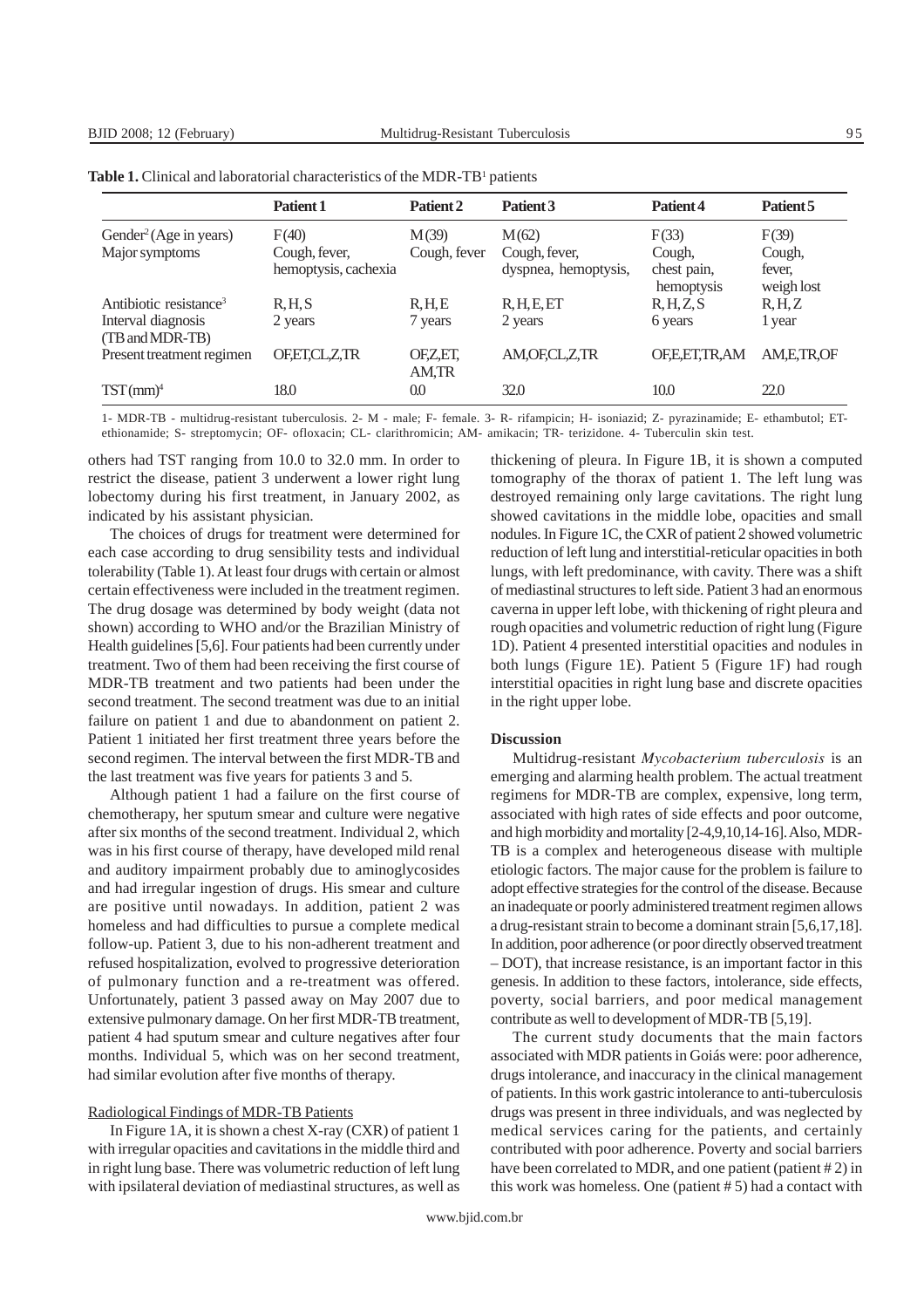**Figure 1**. Radiological findings of MDR-TB patients. See details in the text



a culture-proven deceased case of MDR-TB, an important concern regarding MDR-TB. Our findings were similar with the ones from Barroso et al. [19] that also found that in 134 Brazilian MDR-TB patients, the factors associated to inadequate treatment leading to resistance were: non adherence, extreme poverty, drug intolerance, mistakes in



the clinical management, lack of medication, two or more treatments in the past, bilateral radiological lesions and large pulmonary cavitations.

The Brazilian Ministry of Health adopts a standardized treatment regimen for MDR-TB which includes AM, terizidone (TR), ofloxacin (OF), E, and Z during 18 months [6]. This regimen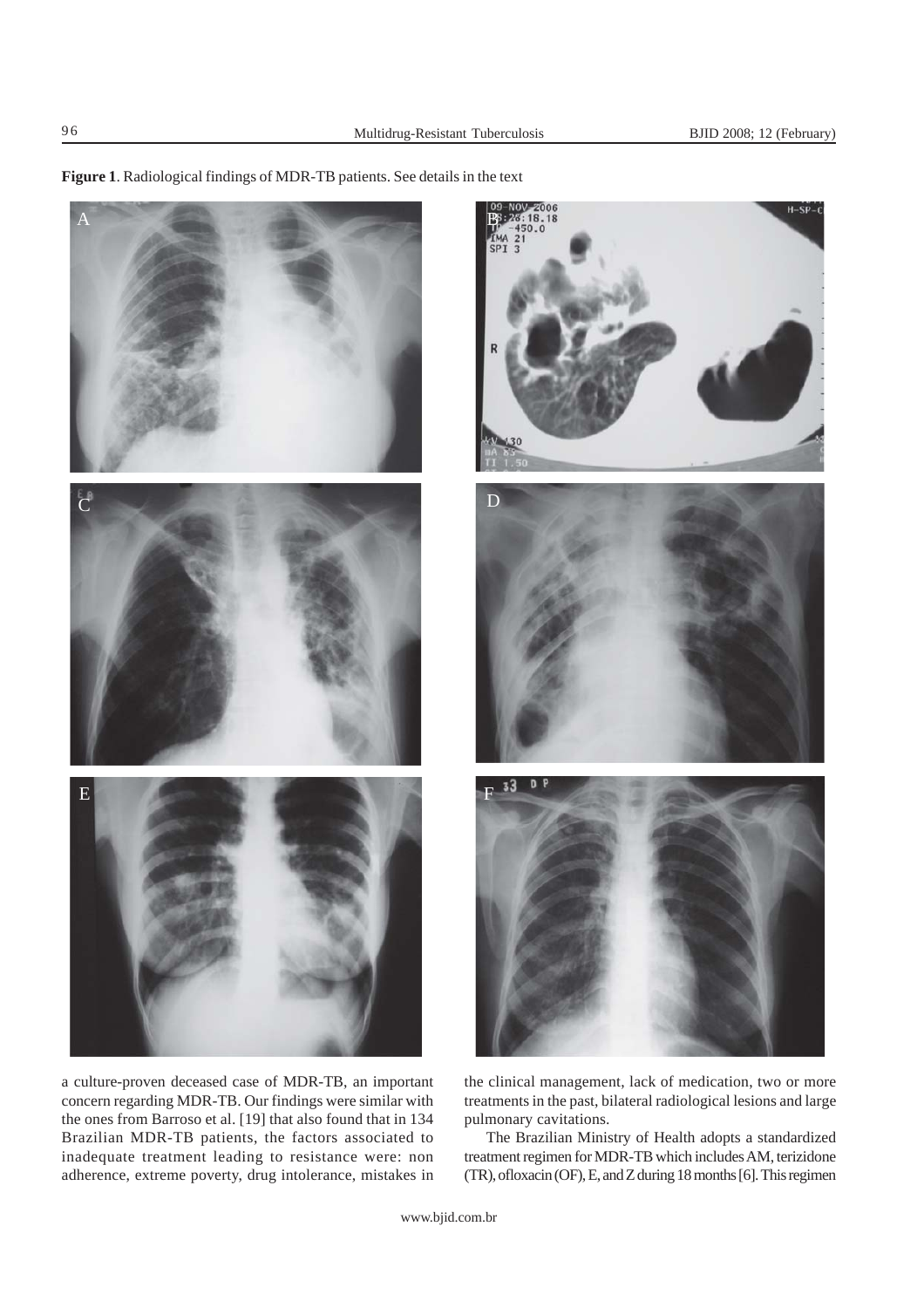could not be adopted for the patients in our study because the patterns of sensibility and individual tolerance did not allow doing so. An injectable agent and a fluoroquinolone were always used, except in patient 1 that refused to use an injectable agent. The same patient refused to use E due to severe nausea and vomiting. The regimens containing fluoroquinolones like ofloxacin and levofloxacin are being related with better prognosis in MDR-TB patients [20]. Different treatment strategies can be adopted in MDR-TB cases. WHO recommends the following treatment strategies for MDR-TB: a) standardized treatment; the health service chooses the drugs according to the local *Mycobacterium* sensibility b) standardized treatment followed by individualized treatment; the regimen is adjusted when drug susceptibility testing (DST) becomes available; c) empirical treatment individualized based on patient history and then adjusted when DST results become available [5].

Ethionamide (ET) is in the group 4 of WHO antituberculosis drugs grouping, "oral bacteriostatic second-line anti-tuberculosis agents", and was used in patients 1, 2 and 4 in order to compose an adequate regimen. Despite clarithromycin (CL) being in group 5, "anti-tuberculosis agents with unclear efficacy" (not recommended by WHO for routine use in MDR-TB patients), [5] it was used in patients 1, 3 and 5 in order to compose a satisfactory regimen.

In this work three patients had extensive and bilateral pulmonary disease. Barroso et al. [19] consider bilateral and extensive pulmonary cavities risk factors for MDR. In contrast, Chan et al. [11] did not find relationship between extensive lung lesions and poor outcome in MDR-TB patients. The extension of lung lesions could be related with the long course of disease in the patients in our study and not necessarily reflects major virulence. Kaplan et al. [21] demonstrated that the cavity surface is a microenvironment with failed immunity favoring drug resistance. In our study three patients presented lung cavities. The effect of mutational events that lead to antibiotic-resistant phenotypes may or may not have a predictable effect on the fitness of drug-resistant tuberculosis strains [18].

Surgical treatment has been considered an adjuvant therapy in the optimal management of MDR-TB cases, despite the absence of randomized trials to strengthen this issue. Sung at al. [22] and Chan et al. [11] consider that surgery increase the chance of cure in MDR-TB patients. Caminero [13] considers surgery when the patient meets the following conditions: a) localized lesions; b) adequate pulmonary functions; and c) lack of sufficiently available drugs to design a potent regimen. Lallo et al. [14], Furak et al. [23], Freixnet et al. [24], Shirashi et al. [25] and Takeda et al. [26] have a broader range of indications for pulmonary surgery in this setting, including high profile resistance, multiple previous relapses, persistent sputum positivity despite four-six months of therapy, high risk of recurrence based on the presence of destroyed lung tissue and cavities, hemoptysis, and drug allergy.

In this study only one patient (# 3) underwent surgical procedure, a right upper lobe resection, in the tentative to improve the chance of cure because he had a localized disease during first MDR-TB treatment. In the postoperative period he developed bronchopleural fistula. He also was not able to take regularly the medications. In the beginning of his second treatment he had extensive bilateral disease and poor pulmonary function, which contraindicated surgical intervention. He also presented poor adherence and microbiological failure, despite the psychosocial support offered, dying six month after the beginning of re-treatment. Patient 1 and 2 had extensive and bilateral lesions precluding surgical procedures. Moreover patient 1 had poor pulmonary function. Patients 4 and 5 did not have extensive disease and were adherent to the treatment.

The obit in the present series occurred in the patient with more prolonged course of TB. His first diagnosis was done in 1999. His first course of MDR-TB regimen was initiated in 2000. He was the only patient in whom a surgical approach was done, but the obit was not related to it. He had a TST of 30.0 mm, which could be connected to higher tissue damage.

MDR-TB is more prevalent in patients co-infected with HIV, and is associated with high mortality [14-16, 27] but in our study all patients were HIV negative. Goiás is a state with a medium rate of incidence of HIV/AIDS (13.1/100,000 in 2005) [28]. In 2006, 10.9% of AIDS patients developed tuberculosis in Goiás, and 5.1% of new cases of tuberculosis were HIV positive [29]. HIV+ co-infected MDR-TB patients could exist in Goiás, but not diagnosed and/or not referred to our service.

The DOTS strategy (directly observed treatment, short course, DOTS strategy) is strongly recommended to face TB epidemic and MDR-TB emergence. The DOTS strategy includes five elements: a) political commitment with increased and sustained financing; b) case detection through quality-assured bacteriology; c) standardized treatment with supervision (DOT – direct observed treatment) and patient support; d) an effective drug supply and management system; and e) monitoring and evaluation system, and impact measurement [3,5].

The state of Goiás health system has not universally implemented DOTS programs, a well-known factor related to drug resistance. Certainly the adoption of DOTS will help to prevent the occurrence of new MDR-TB cases, and the supervised treatment of the MDR-TB active cases could improve the chances of cure.

Associated with the efforts to universally adopt DOTS, there is a need to develop new drugs to face this scourge [30-32]. The use of adjuvant therapies, like the use of interferon- $V$  (IFN- $V$ ) in MDR-TB cases, has yielded contradictory results. Mendez et al. [33] found better prognosis in MDR-TB patients using IFN-v. However, IFN-v was associated with high level of side effects and no benefits were found in the work of Park et al. [34].

Palmero et al. [12] found that hospital admission was related with treatment success as well as Chan et al. [11]. Based on this observation, Griffith [35] argued if MDR-TB patients should not be treated at a hospital. The adoption of this strategy certainly will raise the costs of the treatment, already high.